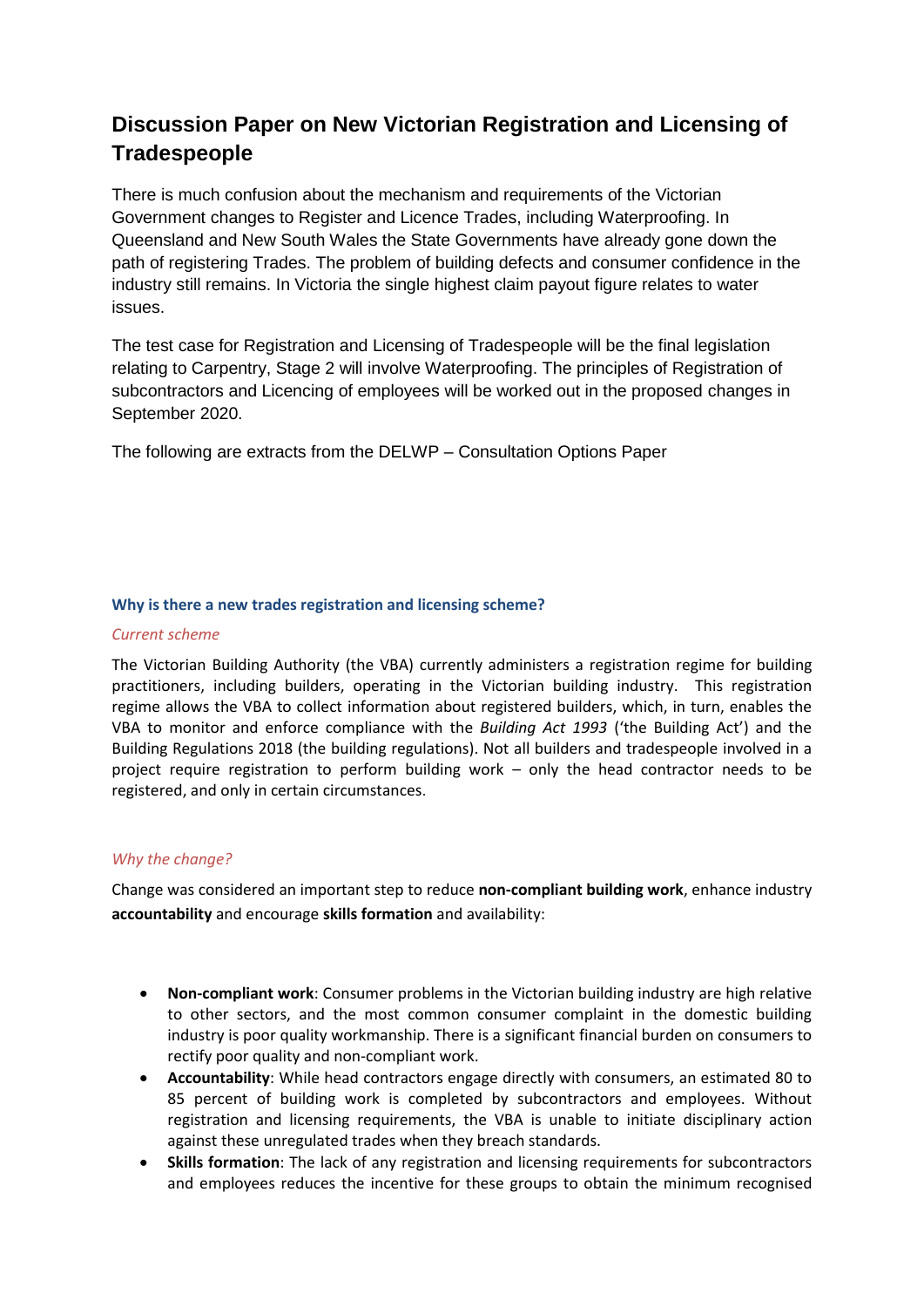level of competency required to safely, competently and proficiently perform building work. This is reflected in low apprenticeship completion rates. Of the trade apprentices commencing training in 2014, only 54.5% completed their training. This not only presents a risk to the quality of work undertaken in the industry, but it could also be a factor in the ongoing skills shortage in the sector.

# *What is the change?*

The new scheme will introduce new obligations for employees and subcontractors working in the building industry. Employees will be required to obtain a licence, and subcontractors to obtain a registration, to perform certain (or 'prescribed') building work. The new scheme will be implemented for carpentry work first, with other building work to be considered for inclusion in the scheme over a five-year period. The new scheme will not alter existing regulation in relation to domestic and commercial builder registrations (head contractor registrations).

# *When will the change begin?*

The general framework for the new registration and licensing schemes will commence in the Building Act from 1 September 2020. However, the new framework will not have effect until building regulations are made to prescribe the detail of the scheme. While the new building regulations will likely be in place by 1 September 2020, to give industry a chance to plan and prepare for change, the operative date for the regulations could be delayed – for example into 2021.

#### **How will the new scheme work?**

The general framework for the new registration and licensing scheme will be provided in the Building Act. However, the Act does not provide the detail of the scheme. For example, the Act does not prescribe building work, and provides no detail on how the scheme will operate. To give effect to the new scheme, the Victorian Government is considering options for new regulations.

#### **The objectives of the new scheme are to ensure:**

- **1. The incidence of non-compliant building work is reduced;**
- **2. There is greater accountability for non-compliant work;**
- **3. Incentives for skills formation in the building industry are improved (including completion of apprenticeships);**
- **4. There is confidence that people who carry out or perform prescribed work have suitable qualifications, skills and experience to do so;**
- **5. There is relative consistency between the approach taken to trade subcontractors and trade employees so as not to create incentives for the replacement of employees by subcontractors.**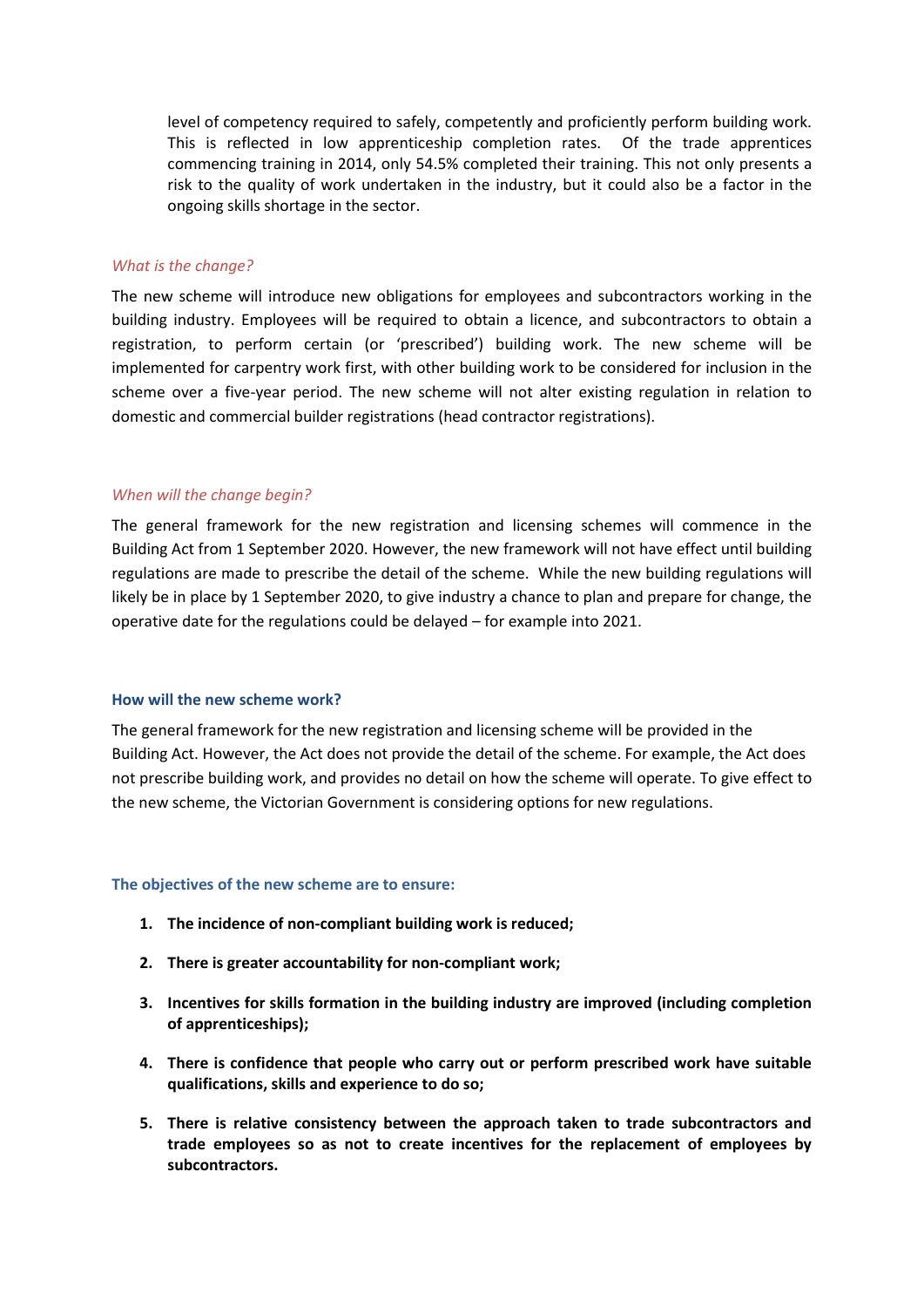A registration/licence will provide a mechanism to:

- set a minimum standard of competency to be expected of people who perform prescribed work;
- ensure that only qualified, competent and suitable trades are authorised to operate;
- subject subcontractors and employees to regulatory oversight. This means trades providing poor workmanship will bear the cost of rectifying that work. This will be achieved through a disciplinary system, which will provide an incentive for trades to do compliant and quality work the first time;
- recognise registered and licensed trades on a public register. This will also make it easier for consumers and builders alike to identify competent and qualified trades who are accountable for their work.

The new registration and licensing framework will operate by:

• making it an offence for any builder or tradesperson to undertake prescribed building work without the appropriate registration (for contractors) or licence (for employees);  $<sup>1</sup>$ </sup> and making it an offence for others to engage an unregistered subcontractor or to direct an unregistered or unlicensed person to carry out prescribed building work

|       | <b>Implementation</b><br><b>Implementation</b><br>Stage 1<br>Stage 2 |                                                                                                                                                                                          | <b>Implementation</b><br>Stage 3                                                                                                                                                             | <b>Implementation</b><br>Stage 4                                                                                                                   | <b>Implementation</b><br>Stage 5                                                                                                                     |  |  |
|-------|----------------------------------------------------------------------|------------------------------------------------------------------------------------------------------------------------------------------------------------------------------------------|----------------------------------------------------------------------------------------------------------------------------------------------------------------------------------------------|----------------------------------------------------------------------------------------------------------------------------------------------------|------------------------------------------------------------------------------------------------------------------------------------------------------|--|--|
| Trade | Carpentry                                                            | <b>Bricklaying and</b><br>block laving<br>Waterproofing<br>Wall and floor<br>tiling<br>• Concreters<br>• Painters &<br>decorators<br><b>Insulation work</b><br>$\bullet$<br>• Plasterers | Solid plasterers<br>$\bullet$<br><b>Roof tiling</b><br>٠<br>Glazier<br><b>Excavator and</b><br>$\bullet$<br>earthworks<br>Landscaping<br>$\bullet$<br><b>Demolition</b><br>$\bullet$<br>work | • Floor finishers<br>Trades involved<br>٠<br>in swimming<br>pool and spa<br>building<br>• Other minor<br>building work<br>regulated in<br>Victoria | Work already<br>requiring a high-<br>risk work licence<br>under OHS Act<br>- Scaffolding<br>- Rigging<br>- Steel fixer<br>Dogger<br>- Crane operator |  |  |

1

<sup>1</sup> *Building Act* (1993) s 169EA.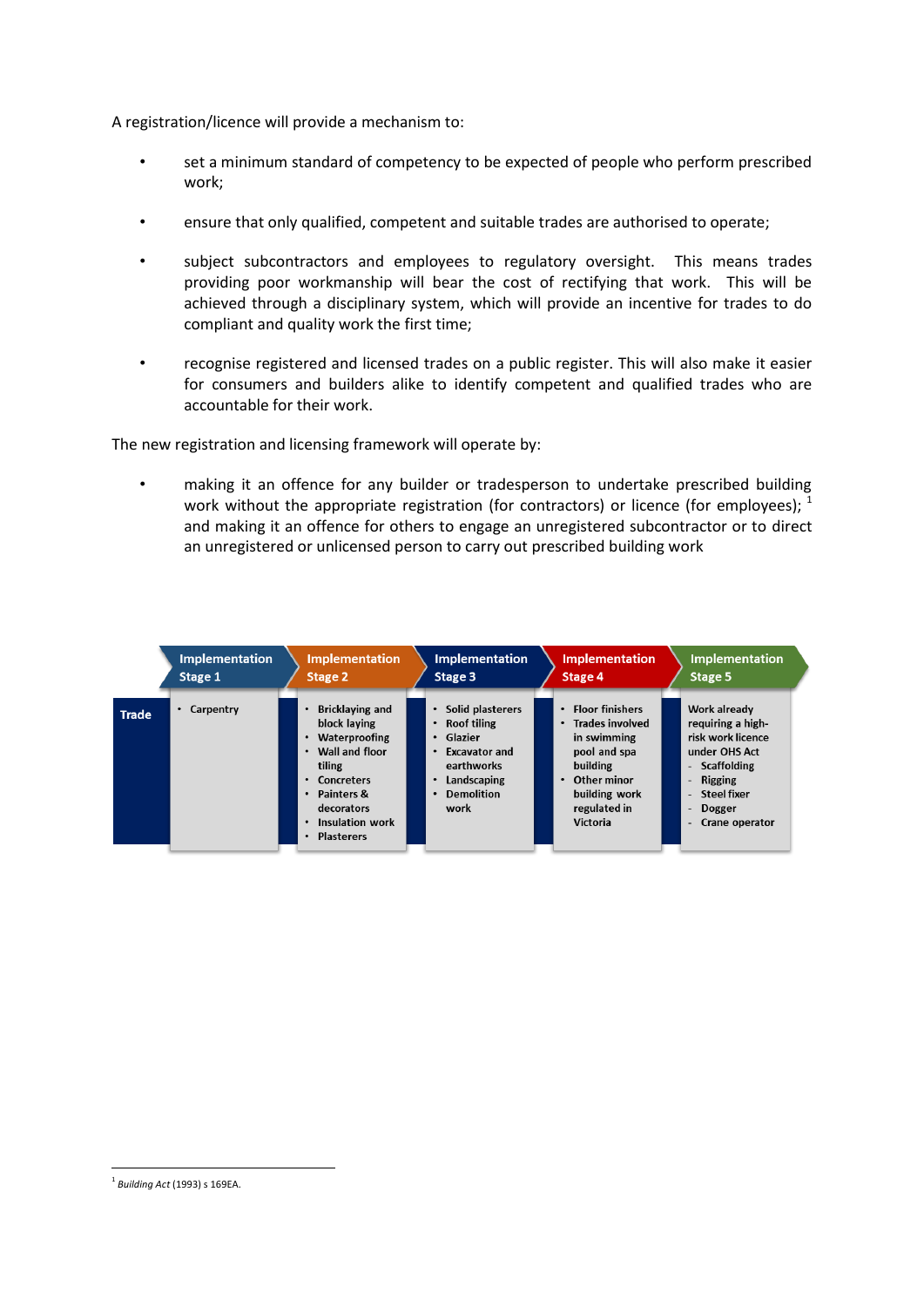| <b>Core element</b>                        | <b>What will the Regulations do?</b>                                                                                                                                                                                                                                              |  |  |  |  |
|--------------------------------------------|-----------------------------------------------------------------------------------------------------------------------------------------------------------------------------------------------------------------------------------------------------------------------------------|--|--|--|--|
| Scope of work                              | Define the carpentry work that can only be performed by a registered (if they are a<br>subcontractor) or a licensed (if they are an employee) carpenter. For consistency, the<br>scope of hands-on building work prescribed for subcontractors and employees will be the<br>same. |  |  |  |  |
| <b>Class of practitioner</b>               | Define the type of licence or registration a tradesperson must have in order to do<br>prescribed work.                                                                                                                                                                            |  |  |  |  |
| <b>Formal qualifications</b>               | Set the formal qualifications required for each new class of practitioner.                                                                                                                                                                                                        |  |  |  |  |
| <b>Relevant practical</b><br>experience    | Set the practical experience requirement for each new class of practitioner.                                                                                                                                                                                                      |  |  |  |  |
| <b>Business competency</b>                 | Set the business competency required to be eligible for registration.                                                                                                                                                                                                             |  |  |  |  |
| <b>Personal probity</b>                    | Set the personal probity requirements for registration.                                                                                                                                                                                                                           |  |  |  |  |
|                                            | The Building Act does not provide for personal and financial probity requirements to apply<br>to employee licences.                                                                                                                                                               |  |  |  |  |
| <b>Financial probity</b>                   | Set the financial probity requirements for registration.                                                                                                                                                                                                                          |  |  |  |  |
|                                            | The Building Act does not provide for personal and financial probity requirements to apply<br>to licences.                                                                                                                                                                        |  |  |  |  |
| <b>Proposed transition</b><br>arrangements | Set the provisional registration and provisional licensing arrangements which allow<br>tradespeople to enter the new scheme.                                                                                                                                                      |  |  |  |  |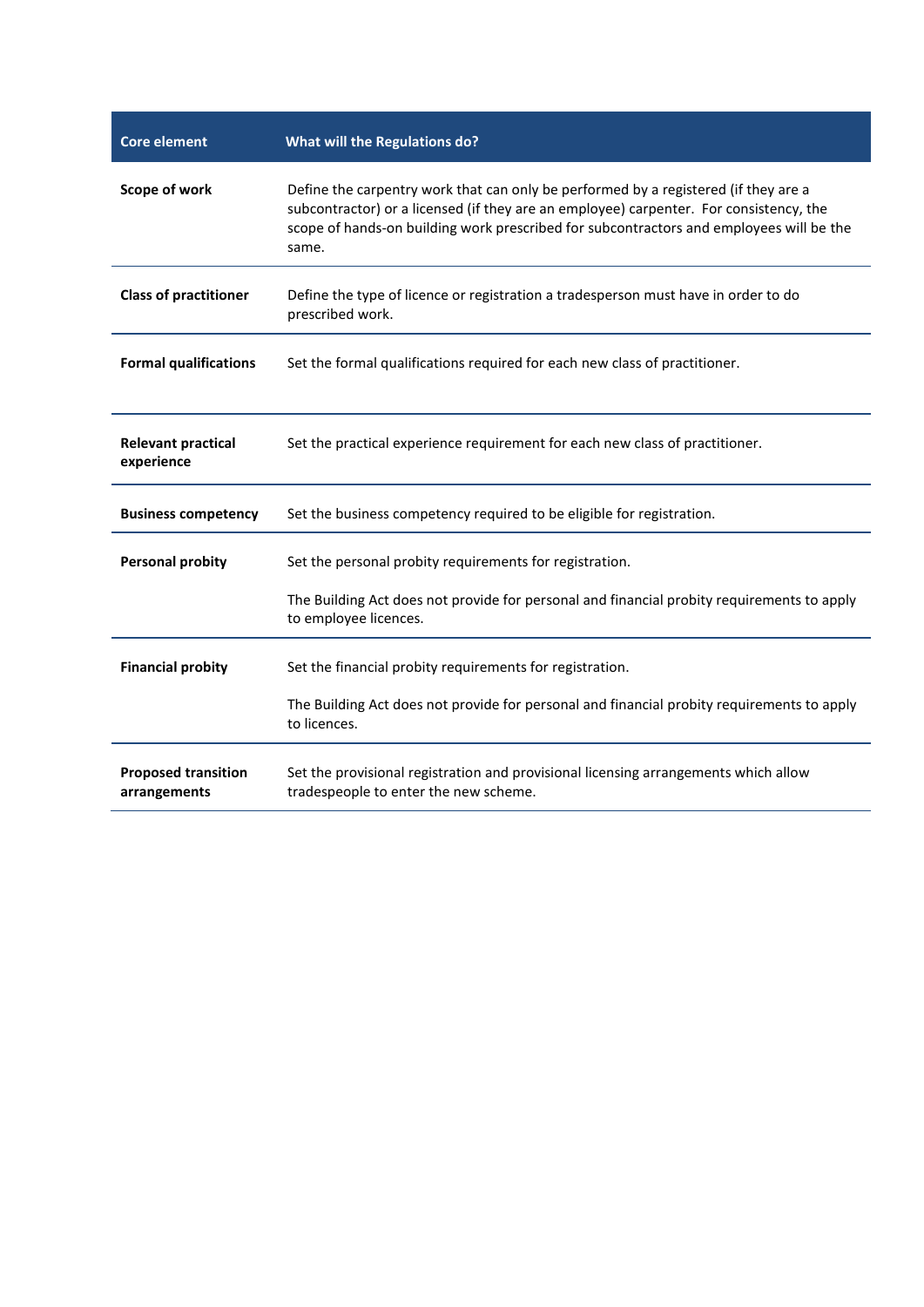#### **Registration Options**

- In **Registration Options Package 1 all trade contractors are registered as domestic or commercial builders in relevant existing classes of builder registration** and this registration entitles them to not only carry out prescribed building work, but also to contract for it (whether head contract or subcontract). Package 1 is an extension of the existing registration obligation for head contractors to subcontractors seeking to perform prescribed building work. Essentially this option requires subcontractors to meet the current requirements as they exist in the current system for head contractors.
- **Registration Options Package 2 creates new classes of trade subcontractor which correspond to the work prescribed for existing classes of domestic and commercial builder**. However, the new subcontractor classes would enable less onerous registration requirements to be set than in Registration Options Package 1. This is because the new subcontractor class would not be authorised to enter a head contract (i.e. they would only be authorised to subcontract). Registration Options Package 2 is similar to Registration Options Package 1 in that both packages retain and rely on existing classes of domestic and commercial builder. Unlike Options Package 1 however, Options Package 2 does not require trades to be registered as domestic and/or commercial builders and does not require subcontractors to meet requirements as they exist in the current system for head contractors. Under this package, any new prescribed subcontractor class could be prescribed less onerous registration requirements than the corresponding head contractor class. This reflects the different levels of responsibility each class assumes in relation to prescribed work.
- **Registration Options Package 3 would introduce one (or more) new classes of registration enabling subcontractors to perform a broad range of prescribed carpentry work**. This package is different to Registration Options Packages 1 & 2 as it departs from the way in which the classes of registration are currently prescribed for domestic and commercial builders. In other words, in Registration Options Package 3 there is no distinction between domestic and non-domestic building work. The advantage of introducing broader classes of registration for subcontractors is that it prevents fragmentation of carpentry and promotes labour mobility across the domestic and non-domestic sectors.
- **Registration Options Package 4 would prescribe only carpentry work that is considered to be high-risk carpentry work**. In this option, single or multiple classes of registration can be created. Registration Package 4 differs from the other three packages in that it is the only package that prescribes only some carpentry work, whereas all the other packages prescribe all carpentry work. In this package, prescribed carpentry work is narrowly defined thereby limiting the scope of the scheme.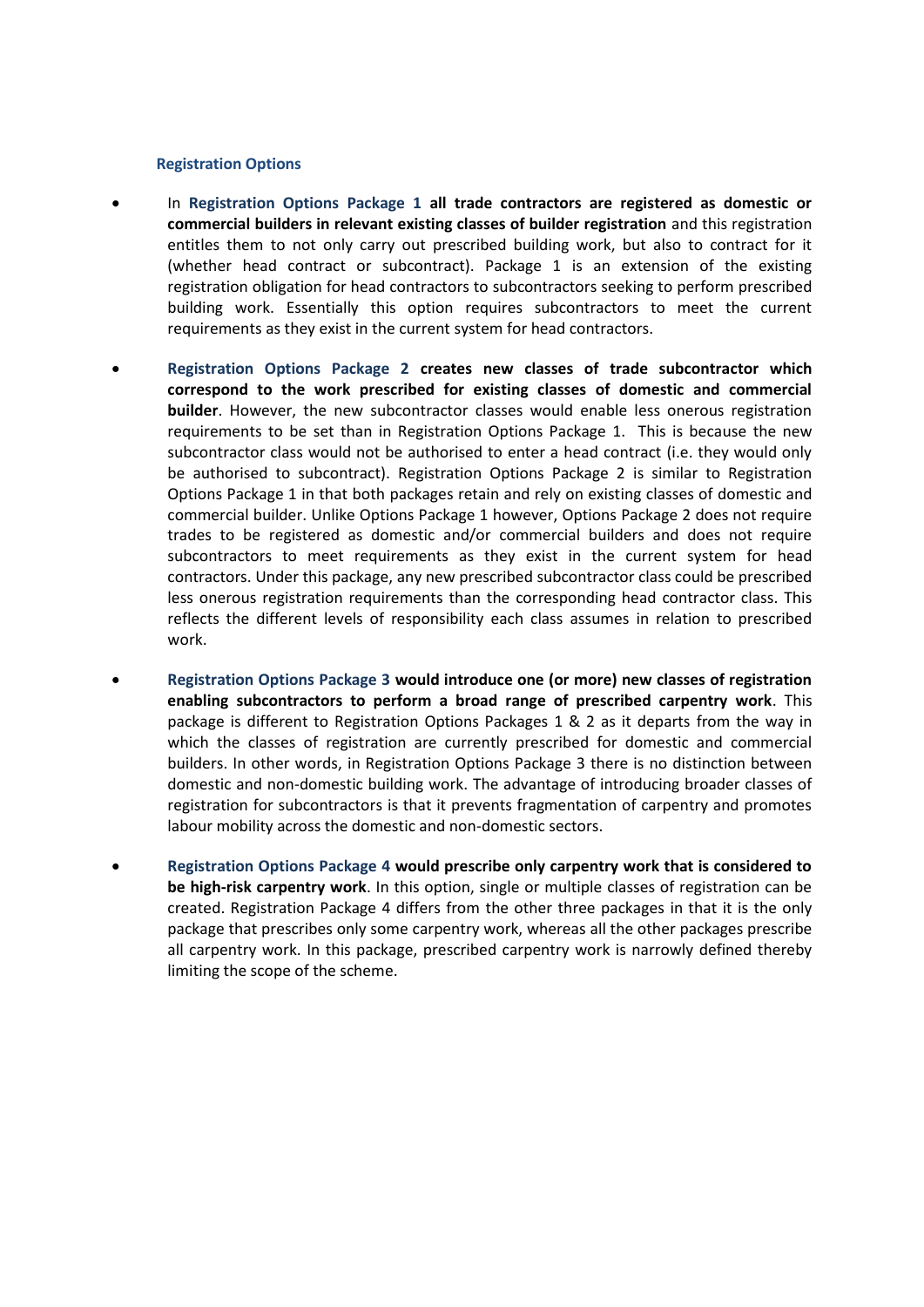# **Licensing packages Options**

A description of each package for the new licensing scheme follows.

- In **Licensing Options Package 1 all employees are licensed, and new classes of licence align with existing classes of domestic and commercial builder (per Registration Options Package 1 and 2)**. Criteria for registration and licensing which set the minimum standard necessary to physically perform each class of prescribed work is the same for head contractors, subcontractors and employee licences (qualifications and experience). Business competency and personal and financial probity requirements are not required for licensing.
- **Licensing Options Package 2 would introduce one (or more) new classes of licence enabling employees to perform a broad range of prescribed carpentry work (i.e. broader than work prescribed for current classes of builder)**. Under this package, employees are licensed, and classes of licence correspond to carpentry work prescribed for Registration Options Package 3. Licensing Options Package 2 and Registration Options Package 3 are different to Registration and Licensing Packages 1 as they depart from the way in which the classes of registration are currently prescribed for domestic and commercial builders. In other words, this package does not retain a distinction between domestic and non-domestic building work.
- **Licensing Options Package 3 would prescribe carpentry work narrowly thereby limiting the effect of the scheme**. It prescribes only carpentry work that is considered to be high-risk carpentry work. In this option, single or multiple new classes of licence can be created. Under Licence Package 3 employees are licensed and classes of licence correspond to carpentry work prescribed for Registration Options Package 4. Licensing Package 3 differs from the other two packages in that it is the only package that prescribes only some carpentry work. The other packages prescribe all carpentry work.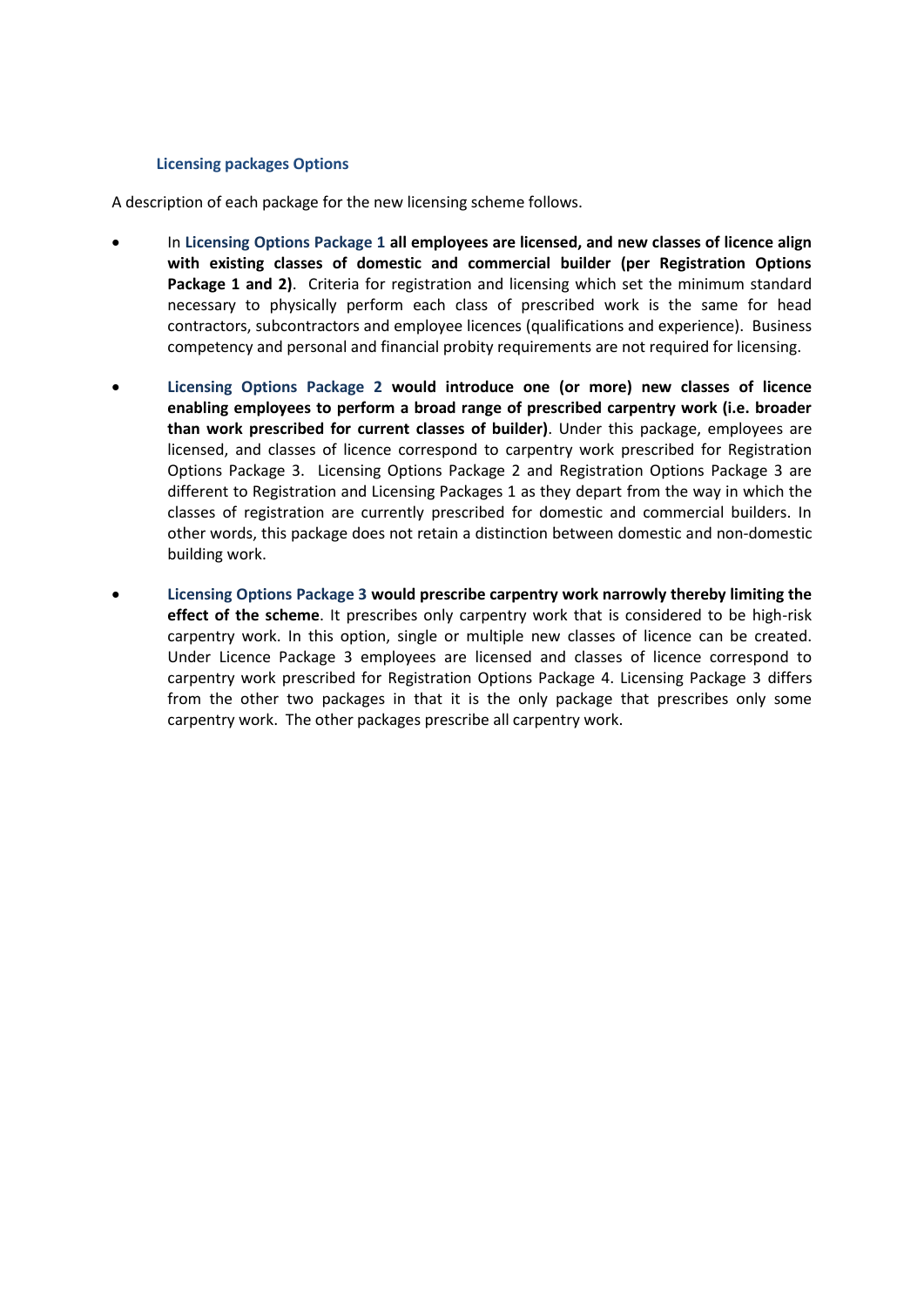**Discussions so far with DEWP and MBA favour:**

**Registration Option 3**

**Licensing Option 2**

| <b>MEMBER ENGAGEMENT WORKSHOP</b>                                                                                                                                                                                |                                                                      |                                                                     |  |
|------------------------------------------------------------------------------------------------------------------------------------------------------------------------------------------------------------------|----------------------------------------------------------------------|---------------------------------------------------------------------|--|
|                                                                                                                                                                                                                  |                                                                      |                                                                     |  |
| <b>OPTION 3</b>                                                                                                                                                                                                  |                                                                      |                                                                     |  |
|                                                                                                                                                                                                                  | <b>DOMESTIC</b>                                                      | <b>COMMERCIAL</b>                                                   |  |
| Creates one (or more) new classes of registration enabling<br>subcontractors to perform a broad range of prescribed<br>carpentry work.                                                                           | DB-U                                                                 | $CB-U$                                                              |  |
| In Options 3 there is no distinction between domestic and                                                                                                                                                        | $DB-L$                                                               | $CB-L$                                                              |  |
| commercial building work.                                                                                                                                                                                        |                                                                      | <b>Trade Registered Carpentry</b><br>(can work across the industry) |  |
| The advantage of introducing broader classes of registration<br>for subcontractors is that it prevents fragmentation of<br>carpentry and promotes labour mobility across the domestic<br>and commercial sectors. | <b>Licensed Carpentry Employee</b><br>(can work across the industry) |                                                                     |  |
|                                                                                                                                                                                                                  |                                                                      |                                                                     |  |

# MEMBER ENGAGEMENT WORKSHOP

**OPTION 3** 

| <b>SCOPE</b>                                         | <b>WHO CAN PERFORM WORK</b>             |                                                    |                                           |                                  |                    |                       |
|------------------------------------------------------|-----------------------------------------|----------------------------------------------------|-------------------------------------------|----------------------------------|--------------------|-----------------------|
|                                                      | Domestic<br><b>Builder</b><br>Unlimited | Domestic<br><b>Builder</b><br>Limited<br>Carpentry | Commercial<br><b>Builder</b><br>Unlimited | Commercial<br>Builder<br>Limited | Trade<br>Carpentry | Licensed<br>Carpentry |
| Work on Domestic Projects                            | $\checkmark$                            | ✓                                                  | X                                         | $\pmb{\times}$                   | ✓                  | $\checkmark$          |
| Work on Commercial<br>Projects                       | $\mathsf{x}$                            | $\pmb{\times}$                                     | $\checkmark$                              | $\checkmark$                     | ✓                  | $\checkmark$          |
| Work on Domestic Projects<br>and Commercial Projects | X                                       | x                                                  | x                                         | x                                | $\checkmark$       | $\checkmark$          |
| Hands-on work                                        | $\checkmark$                            | ✓                                                  | $\checkmark$                              | $\checkmark$ .                   | ✓                  | ✓                     |
| Subcontract to builder                               | ✓                                       | ✓                                                  | $\checkmark$                              | ✓                                | ✓                  | x                     |
| Contract to client                                   | ✓                                       | $\checkmark$                                       | $\checkmark$                              | ✓                                | x                  | x                     |
| Take out building permit                             | $\checkmark$                            | $\checkmark$                                       | ✓                                         | ✓                                | x                  | x                     |
| Take out DBI                                         | $\checkmark$                            | ✓                                                  | <b>NA</b>                                 | <b>NA</b>                        | x                  | x                     |